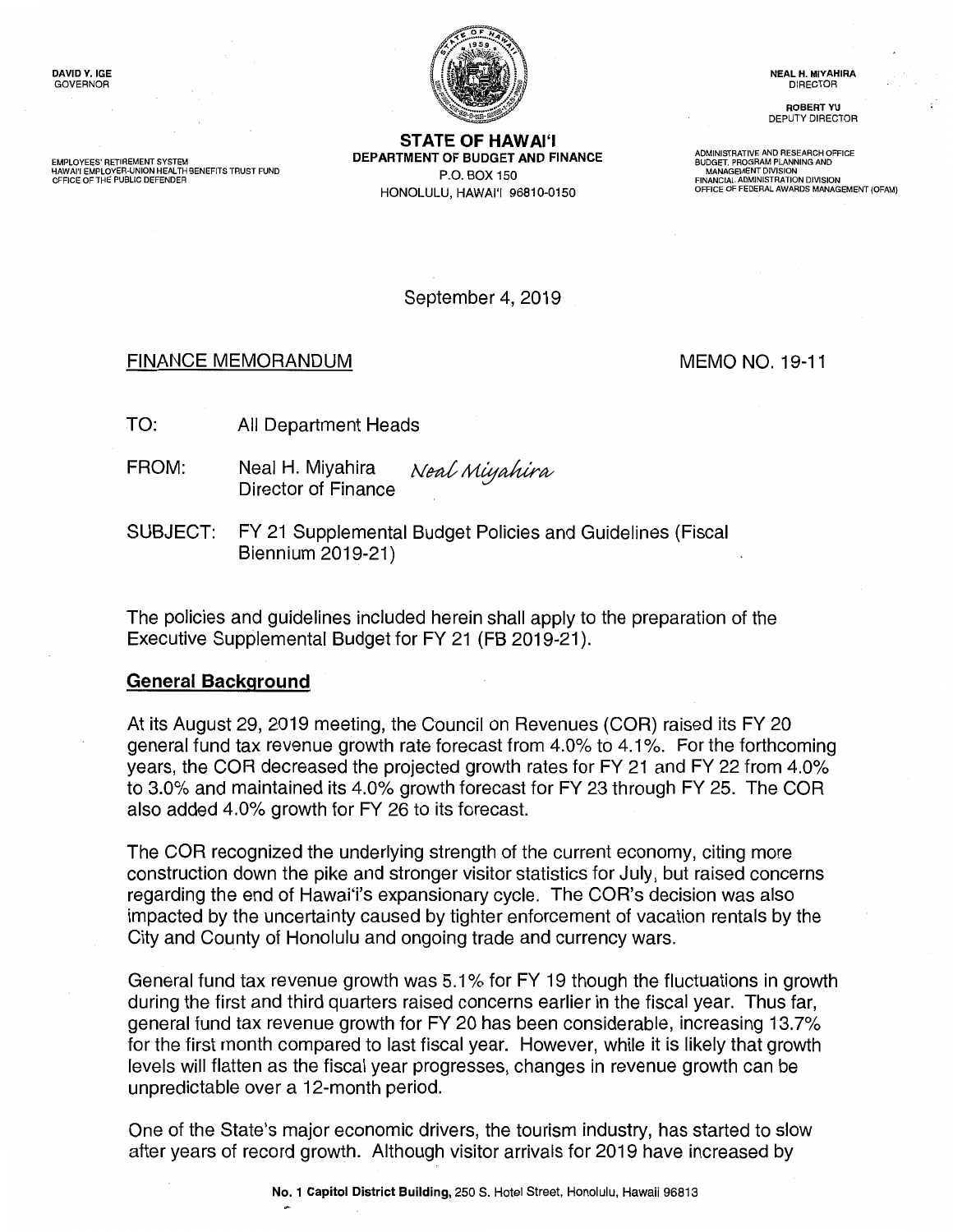4.5% through July 2019 compared to the same period last year, visitor expenditures have decreased by 1.3% and average daily spending is down by 3.3% due to lower spending by visitors from most markets. The stricter enforcement of vacation rentals on O'ahu could have substantial impact on the tourism industry and the State's economy, but the extent is unknown at this time.

Hawai'i's preliminary seasonally adjusted unemployment rate held steady at 2.8% for five months from February through July 2019. While the unemployment rate has gradually increased from the record low of 2.2% at the end of 2017, Hawai'i's unemployment rate remains relatively low. However, our tight labor market, along with continued strains on our infrastructure, may limit future growth.

Continued, but slower, expansion of Hawai'i's economy is forecast through 2019 and 2020. The health of the U.S. and other international economies, such as Japan, greatly impacts our State's economy. Like Hawai'i, positive growth is also expected for the U.S. and Japan. There is, however, lingering uncertainty regarding the ongoing trade wars and persistent tensions in the Middle East. These factors could negatively impact the State's economy and accelerate the end of current expansionary cycle.

With that in mind, our expenditures must be reasonable and sustainable. It is a concern that the State's general fund expenditures are expected to exceed revenues through FY 21 despite expected general fund tax revenue growth. We are responsible to ensure that there are adequate resources to meet the substantial demands on the State's resources now and in the future.

The significant unfunded liabilities in the Employees' Retirement System and Employer-Union Health Benefits Trust Fund **(EUTF)** must be funded. The stability of federal grant programs, for which the State must be prepared to bear the costs of should the federal government reduce or discontinue funding for services which the State deems critical, is often in question. The State would bear the economic impact of the reduced funding while having to provide State funding for federal programs.

Our efforts to improve the lives of Hawai'i's people and provide necessary public services must also leave the State in the best fiscal position to handle whatever comes our way. We must be thoughtful and prudent with our expenditures. Thus, we will continue our conservative approach to the budget to maintain the State's fiscal stability through FB 2019-21 and beyond.

#### **Constitutional and Statutory Requirements**

I

In preparing the supplemental budget, the Executive Branch is bound by constitutional and statutory requirements, which include, but are not limited to, the following:

• Article VII, Section 9, of the State Constitution provides that "... in each regular session in an even-numbered year, at such time as may be provided by law, the governor may submit to the legislature a bill to amend any appropriation for operating expenditures of the current fiscal biennium, to be known as the supplemental appropriations bill, and bills to amend any appropriations for capital expenditures of the current fiscal biennium. . ."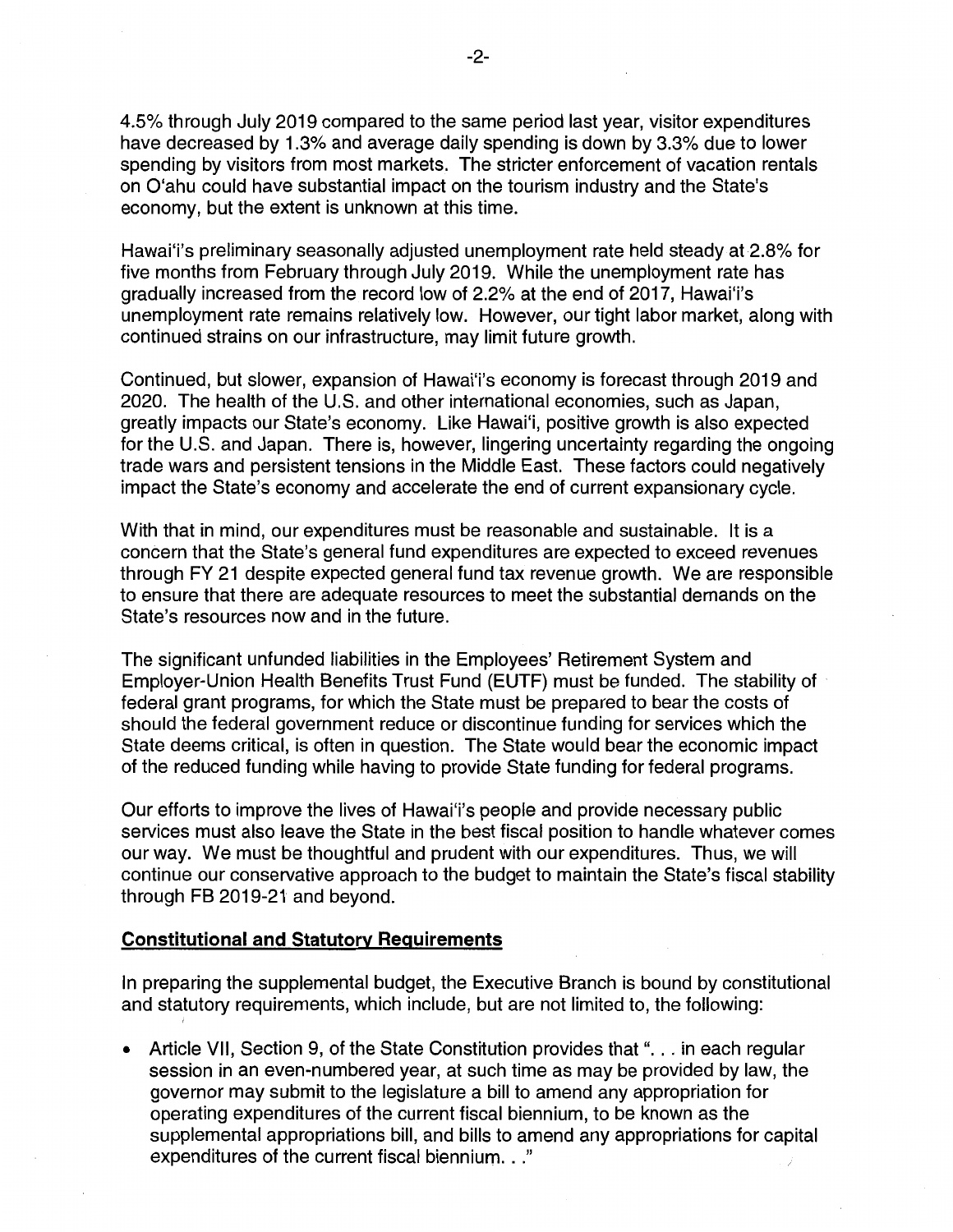- Section 37-72, Supplemental Budget, HRS, states that the Governor may submit to the Legislature a supplemental budget to amend any appropriation for the current fiscal biennium. The supplemental budget shall reflect the changes being proposed in the State's program and financial plan and shall be submitted, as applicable, in the manner provided in Section 37-71, The Budget, HRS.
- Section 37-71(b)(4), HRS, prescribes that the information provided in the budget be formatted such that "[p]rogram costs shall include all costs, including research and development, operating and capital, regardless of the means of financing. . ."
- Section 37-71(c)(3), HRS, requires a summary listing of all capital improvement projects by program, at the lowest level of the program structure, which shows for each project, by investment cost elements, the amount of new appropriations and authorizations proposed. Under Section 37-62, Definitions, HRS, "cost elements" means the major subdivisions of a cost category. The category "capital investment" includes plan, land acquisition, design, construction, and equipment and furnishing.

Thus, the process to prepare a comprehensive Executive Supplemental Budget, which is to include all program costs, began by transferring FY 20 and FY 21 operating appropriations and position ceilings from various departmental budget bills, as approved by the Governor on June 19, 2019, to Act 5, SLH 2019, the General Appropriations Act, pursuant to Section 44 of Act 5, SLH 2019 (to be referred to as "Act 5, SLH 2019, including transfers"). These transfers were also intended to provide centralized funding for operations, which would improve fiscal control and reduce workload. Further, multiple budget acts could not be accommodated by the State's budget systems and put a strain on our accounting resources.

These transfers have been included in each department's operating budget ceilings, as applicable. For your reference, the Governor's approval and list of bills with budget impact is attached along with a summary spreadsheet that provides a breakdown by program ID and organization code; cost element; and means of financing (MOF) of the Section 44 transfers.

To meet the requirements of Section 37-71, HRS, we must also consolidate the operating and capital improvement program (CIP) budgets in the supplemental budget. All new CIP requests will be included along with the CIP appropriations from Act 40, SLH 2019, which we will request be moved to the supplemental budget. As such, CIP appropriations from Act 40, SLH 2019, for both FY 20 and FY 21, will already be included in each department's FY 21 supplemental budget request. All CIP requests, including those for projects to be moved from Act 40, SLH 2019, will designate funding by cost elements (i.e., plans, land acquisition, design, construction, and equipment) pursuant to Section 37-71, HRS.

# **Reasonable and Sustainable**

The Administration will continue to pursue initiatives to improve the lives of our families, children, and kupuna, including those focused on: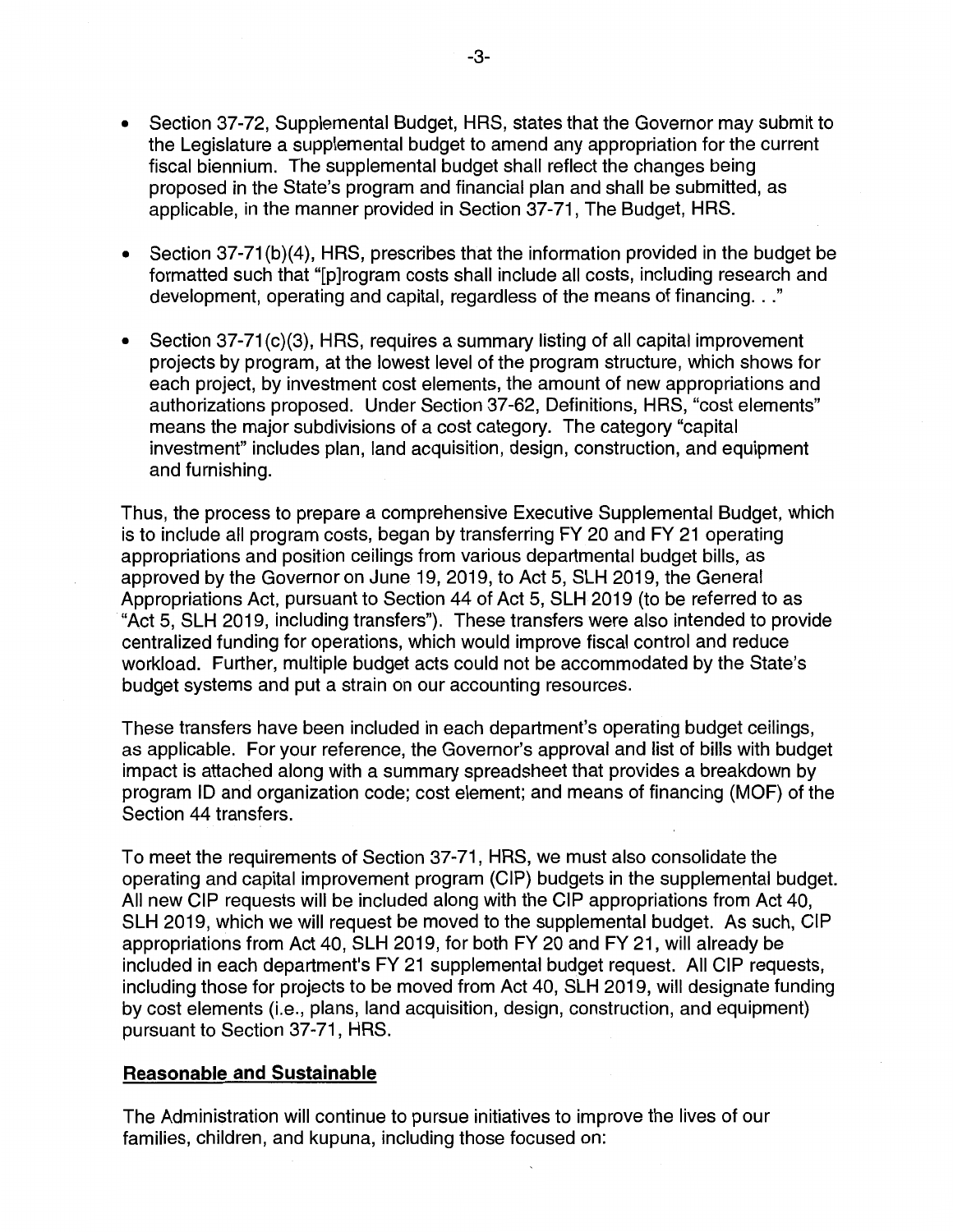- Education, which is fundamental to our children and our future. We must provide more support at the school level to ensure suitable learning environments.
- Affordable housing, which Hawai'i's families are in great need of to rent or buy.
- Homelessness, which continues to significantly impact our communities. We need to provide more shelters and social services.
- Local food production, which is necessary to develop a sustainable food supply.
- Our 100% clean energy future, which will reduce the State's reliance on fossil fuels.
- Correctional facilities, where we must alleviate overcrowding.

Balancing growing needs against limited resources is always difficult. First and foremost, we must ensure that we are using our current resources efficiently and effectively.

Each department's budget review process should consider alternative means and resources that could be used to address program needs. Departments are strongly encouraged to realign their budgets to best meet their current needs, including eliminating long-term vacancies where appropriate.

In cases where realignment is not feasible, departments may consider requests that are reasonable and sustainable. Departmental budget requests should concentrate on addressing the critical program needs that would most significantly impact our State programs and the residents of our State. We must always be prudent with the expenditure of public funds.

# **Budget Transparency**

Departments should review their FB 2019-21 operating budget details for items that do not align with anticipated expenditures and can be addressed immediately. Each department's review should include, but should not be limited to, the following, as applicable:

- Negative adjustments
- Underfunded, unfunded, or unbudgeted positions
- Specific budget line items that do not align with anticipated expenditures

Be aware that Section 37-74(f), HRS, and Section 42 of Act 5, SLH 2019, prohibit funds from being expended to fill a permanent or temporary position for the lowest level of a program if the filling of that position causes the position ceiling for that level of the program to be exceeded. "Position ceiling" is defined as the maximum number of permanent and temporary positions that an expending agency is authorized for a particular program. This prohibition does not apply to: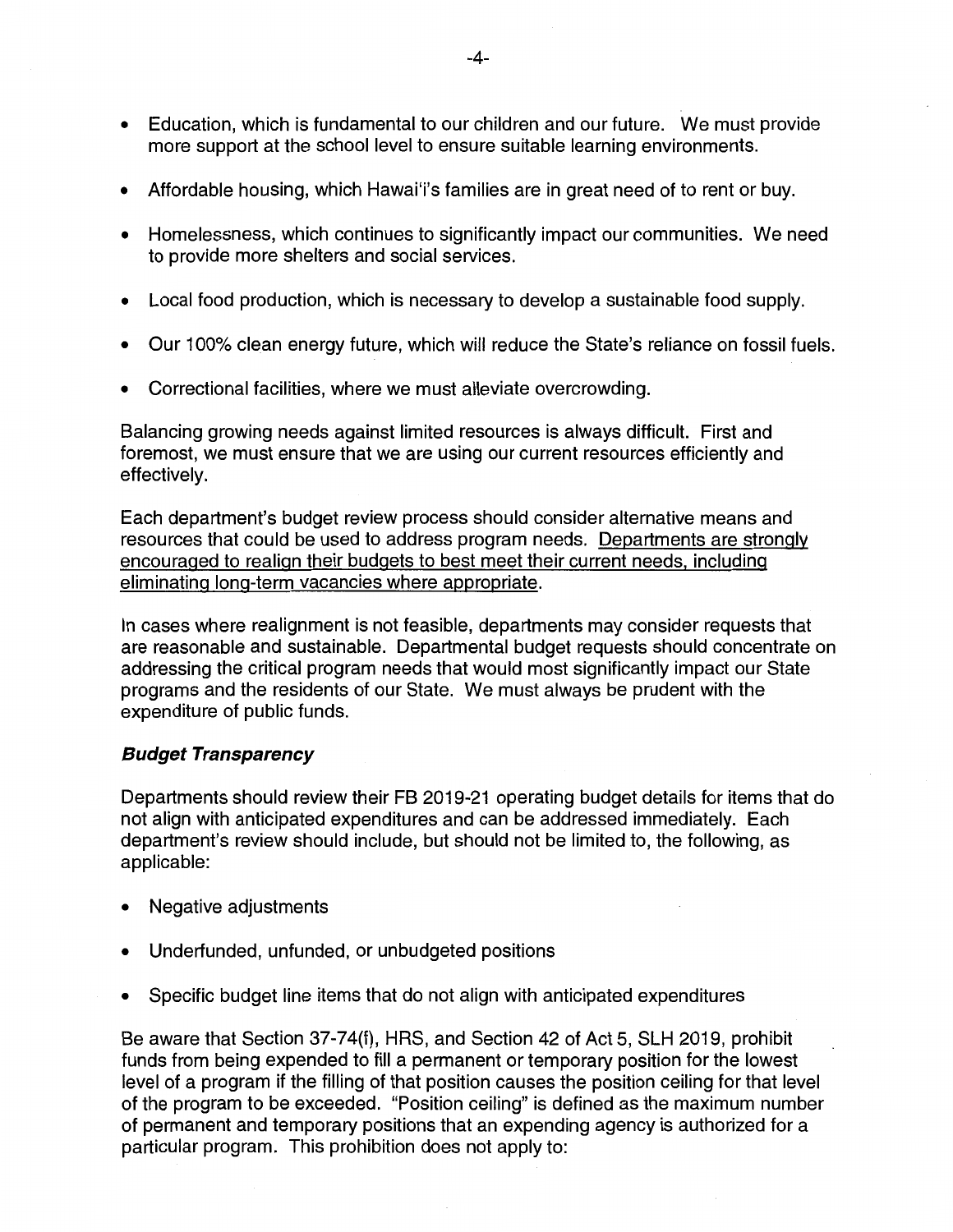- Positions at the University of Hawai'i (UH) and Hawai'i Health Systems Corporation;
- Positions entirely federally funded;
- Positions necessary for compliance, without undue delay, with a court order or decree if the Director of Human Resources Development determines that the recruitment through normal civil service procedures would result in delay or noncompliance;
- Positions for special, research, or demonstration projects approved by the Governor;
- Positions approved by the Governor to perform an emergency management function under the Department of Defense pursuant to Section 127A-12(b)(9), HRS;
- Casual hire positions;
- Vicing positions;
- Positions established by an agency or department pursuant to explicit statutory authorization to establish such positions; and
- Positions established by an agency or department for a program or project funded by an appropriation in an act other than the general or supplemental appropriations act.

Thus, it is imperative that all departments review their unbudgeted positions. All unbudgeted positions that are critical and on-going must be identified and incorporated into the budget. Additional funding will not be provided for these positions because they are currently funded within existing budgets; as such, only requests for "conversion of unbudgeted positions," which are cost neutral but may increase temporary or permanent position counts, may be submitted.

Departments should submit the following for changes necessary to align their budgets in FY 21:

- 1. "Conversion of unbudgeted positions" requests to authorize unbudgeted positions through trade-off and transfer of funding and position counts (if necessary, permanent or temporary position counts may be requested); or
- 2. Trade-off and transfer adjustment requests necessary to correct negative amounts, fully fund underfunded or unfunded positions, or realign the budget to expenditures; or
- 3. Base adjustment requests to delete underfunded or unfunded positions.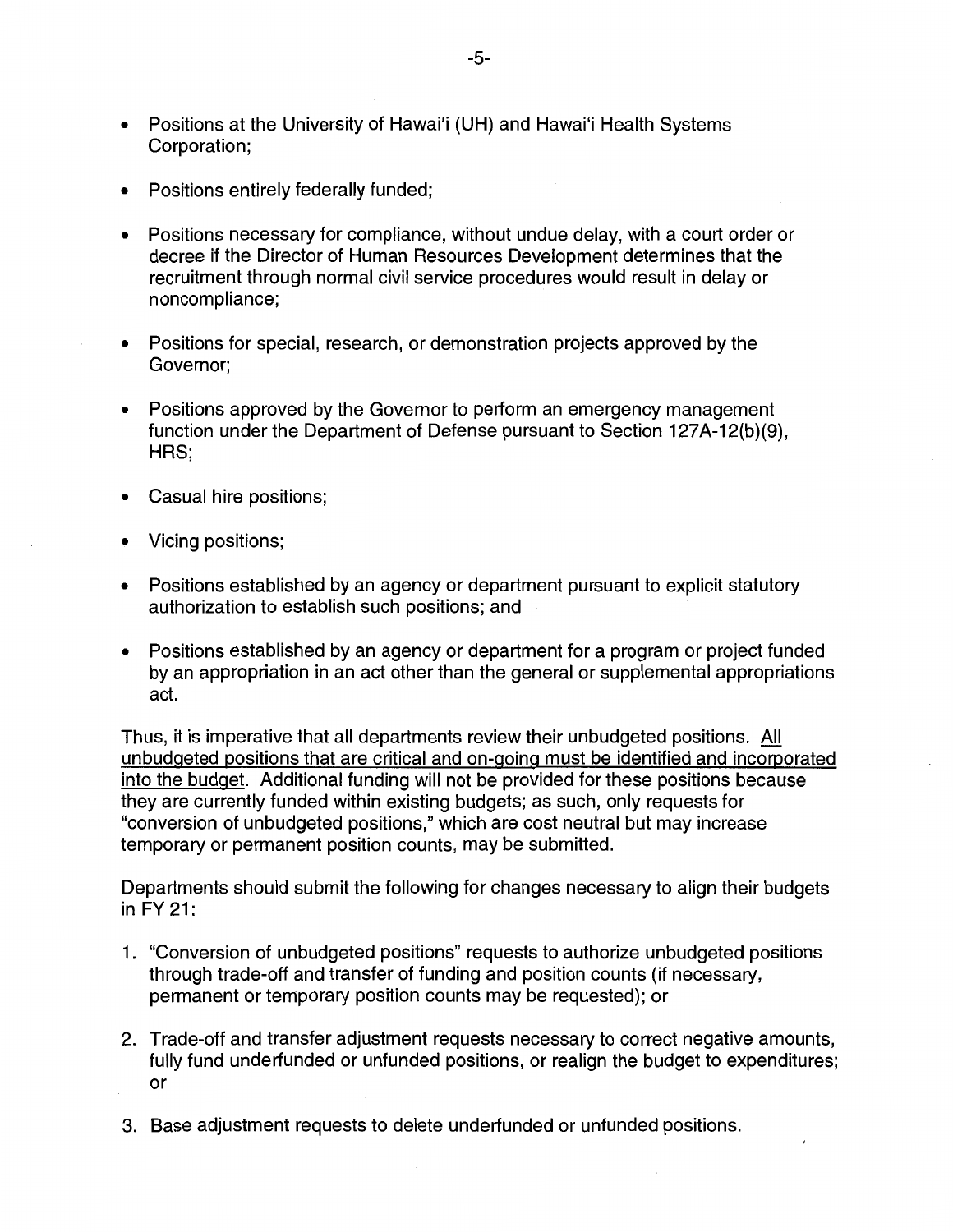# **Federal Fund Budgeting**

Since FY 14, the State has been budgeting and expending federal awards by budgeting each anticipated grant award and expending each grant award on a one-to-one (grant award to appropriation symbol) basis. This process is intended to increase transparency and improve the State's ability to meet federal reporting requirements.

The Federal Fund Information for States (FFIS) list of major, recurring federal awards was used to determine which federal awards were appropriated in FB 2019-21 as MOF "N" (federal funds). All other federal awards anticipated to be received in FY 20 or FY 21 were appropriated as MOF "P" (other federal funds).

Each operating federal grant award anticipated to be received in FY 20 received a unique appropriation symbol and an extended lapse date (operating federal funds lapse after three fiscal years instead of one fiscal year) to accommodate the difference between the State and the federal fiscal years and performance periods, which extend beyond one year. Also, federal fund CIP appropriations that have been deemed necessary to qualify for federal-aid financing and reimbursement will lapse five fiscal years after the fiscal biennium to encourage the timely implementation of federally funded projects and expenditure of federal grant awards.

For planning purposes, it should not be assumed that State funding will automatically replace federal funding in situations where federal funding is disrupted or discontinued, nor should it be assumed that State funding will be increased to qualify for increases in available federal matching funds. Future reductions to federal grant awards and other federal funding agreements are highly possible and departments should be working with their federal contacts to closely monitor the status of the appropriate federal programs.

All agencies receiving federal funds for operational purposes shall review such operations for possible changes to anticipated federal grants or other federal funding agreements. The use of discretionary federal funds for positions is discouraged and should be minimized.

During this supplemental budget process, departments should submit requests to adjust FY 21 federal fund ceilings to more accurately reflect anticipated federal award amounts or to correct the MOF, if necessary. The attached listing of "Major, Recurring Federal Awards for FY 21" shall be used to determine the appropriate MOF for all federal awards anticipated to be received and appropriated in FY 21. (Note: The list is based on the federal FY 19 budget.)

All departments should use the Federal Award Management System (FAMS) electronic workflow, which is part of Datamart, to update their **Form FF** (Federal Awards for FY 21), which should include all anticipated grants to be received in FY 21 and shall be used to determine MOF "N" and MOF "P" ceiling adjustments. The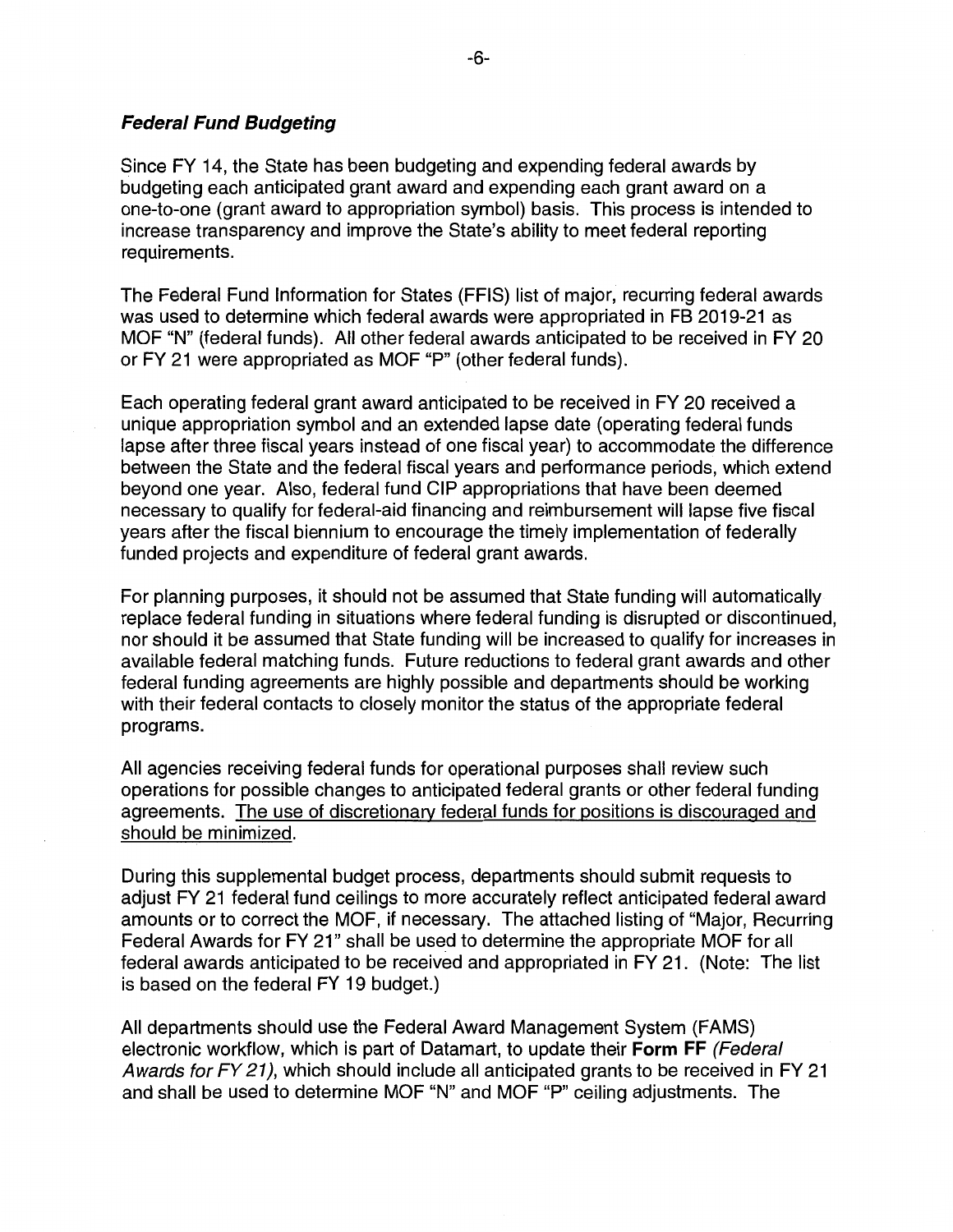appropriate budget request **Form A** (Operating Budget Adjustment Request) should be submitted to reflect all adjustments; all requests should also be included on **Form 8**  (Department Summary of Operating Budget Adjustment Requests).

## I. **General Policies**

The general policies for the development of the FY 21 Executive Supplemental Budget are as follows:

- A. Program goals and objectives are generally expected to be accomplished within existing funding levels for general and non-general funds. There will be very limited operating budget increases from current appropriations for FY 21, as authorized in Act 5, SLH 2019, including transfers.
- B. Before requesting additional funds, departments should first consider trade-offs and transfers within and among their programs to address departmental needs or to bring about greater efficiency.
- C. Departments should continue their efforts to consider the use of non-general funds, as appropriate, to support their programs. Changes in MOF may be proposed as appropriate.

Again, departments should not assume that State funds will be available to support program costs if federal funds are no longer available or that State funding will be increased to qualify for increases in available federal matching funds. The use of discretionary federal funds for positions is discouraged and should be minimized.

- D. Except as otherwise provided by law, special or other funds authorized to receive general revenue receipts or general fund appropriations should consider the feasibility of discontinuing such general fund support as funds of this type should generally be self-sustaining. As necessary, draft legislative proposals should be prepared to discontinue such general fund support.
- E. Pursuant to Section 37-68(1 ), HRS, any proposal for new programs, regardless of funding sources, must demonstrate that such programs are appropriate functions of State government and can be implemented by government as cost-effectively as by the private sector.
- F. Departments should be prepared to initiate necessary enabling legislation or appropriate rule changes to coincide with budget requests, as applicable. However, bear in mind that only legislative proposals that have been coordinated with the Governor's Office should be proposed.

The Department of Budget and Finance (B&F) analyst assigned to your department should be informed of the applicable proposals as part of the budget review. In addition, **Form A** (Request for Operating Budget Adjustment) should be used to provide the necessary information to justify the request.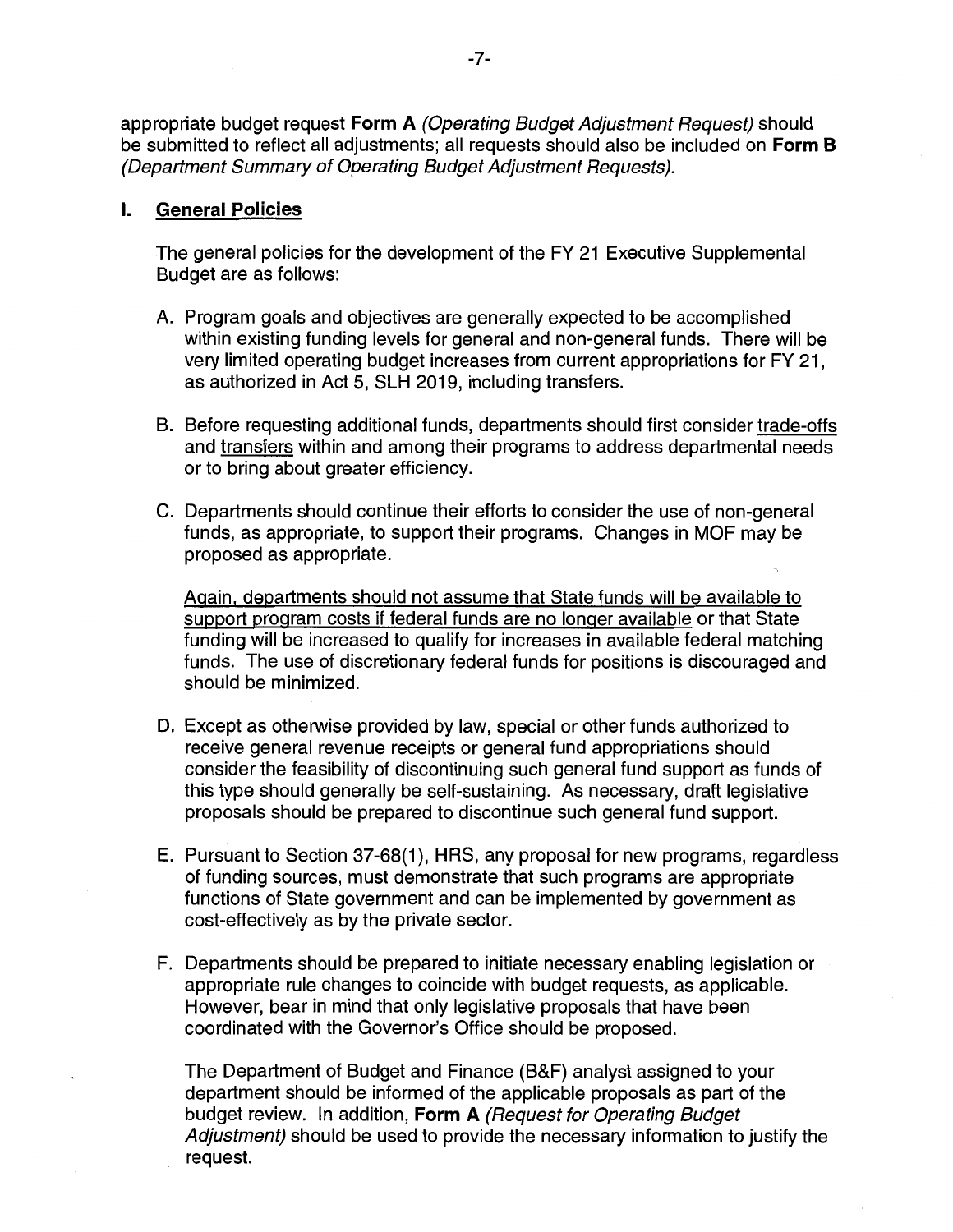#### II. **Supplemental Budget Guidelines**

### A. Operating Budget

The following guidelines apply to all MOF, unless otherwise specified.

- 1. Allowable FY 21 operating budget requests:
	- a. Governor's initiatives. Requests that support the Governor's priorities may be submitted.
	- b. Trade-off and transfer and conversion of unbudgeted positions.
		- Trade-offs and transfers. Cost neutral trade-off and transfer requests within and among programs may be submitted to address changes in program needs or to improve operational efficiency or budget transparency.
		- Conversion of unbudgeted positions. Cost neutral trade-off and transfer requests within and among programs may be submitted to fund unbudgeted positions. Requests for conversion of unbudgeted positions may include new temporary or permanent position counts, if necessary.
	- c. Fixed costs and entitlement expenses. Requests for debt service, fringe benefits, Medicaid, and financial assistance may be submitted for the following programs:
		- Debt Service

AGS 231: Finance agreement payments

BUF 721, BUF 725, BUF 728: Principal and interest on general obligation (G.O.) bonds

HHL 625: Finance agreement payments

TRN 195, TRN 395, TRN 595: Principal and interest on Department of Transportation's (DOT) revenue bonds and G.O. reimbursable (G.O.R.) bonds

• Employee Fringe Benefits

BUF 741, BUF 745, BUF 748: Pension Accumulation, Social Security, and Medicare

HHL 625: Pension Accumulation, Social Security, Medicare, and EUTF premiums for health insurance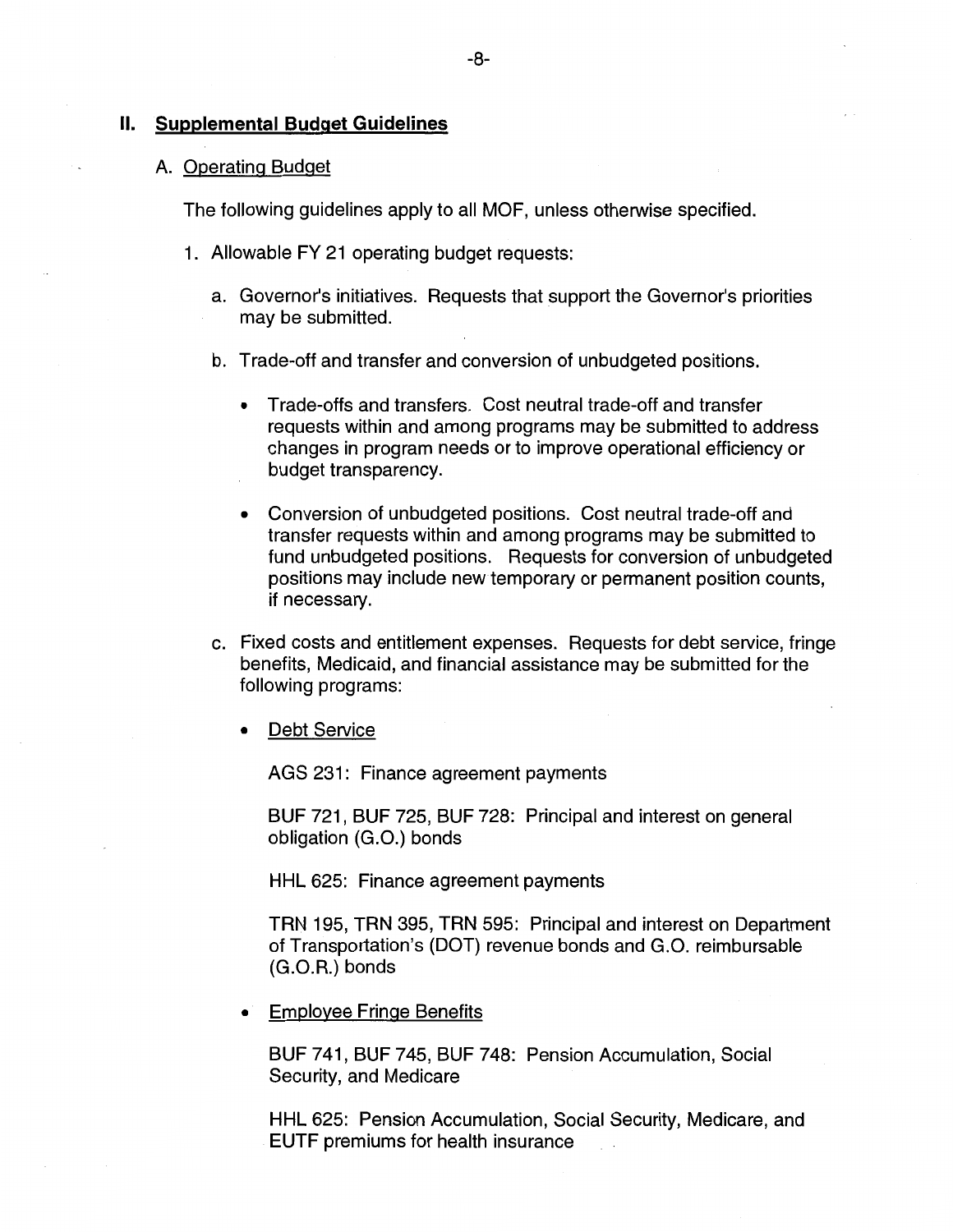BUF 761, BUF 765, BUF 768: EUTF premiums for health insurance

BUF 762: Employer contribution payments for the annual required contribution for other post-employment benefits

• Medicaid/QUEST

HMS 401: Health care payments

d. Federal fund adjustments. The attached listing of "Major, Recurring Federal Awards for FY 21" shall be used to determine the appropriate MOF for all federal awards anticipated to be received and appropriated in FY 21.

Form FF, Federal Awards for FY 21, shall include the following:

- All awards on the list of "Major, Recurring Federal Awards for FY 21" included under MOF "N" (federal funds).
- All other recurring, including currently non-appropriated, or anticipated awards under MOF "P" (other federal funds). Anticipated awards under MOF "P" may be included if you reasonably expect to apply for and receive a federal award that has not been designated as MOF"N."
- The total amount of each federal award anticipated to be received in FY 21, regardless of the performance period. Departments should make reasonable estimates of anticipated grant award amounts based on the previous year's grant award and/or by discussion with the awarding federal agencies.
- Note: Due to the extended lapse dates for federal fund appropriations, anticipated carryover amounts from FY 20 or prior years should not be included on Form FF or included in the budget.

FY 21 federal fund (MOF "N" or "P") budget requests shall be submitted:

• For appropriation ceiling increases required because the total amount of awards anticipated to be received in FY 21 exceeds the Act 5, SLH 2019, including transfers, appropriation ceiling for the respective MOF, as indicated on Form FF.

All departments, however, should consider that future reductions to federal grant moneys are always a possibility and should exercise caution when requesting an increase to their federal fund ceiling. Departments should not assume that State funds will be available to support program costs if federal funds are no longer available.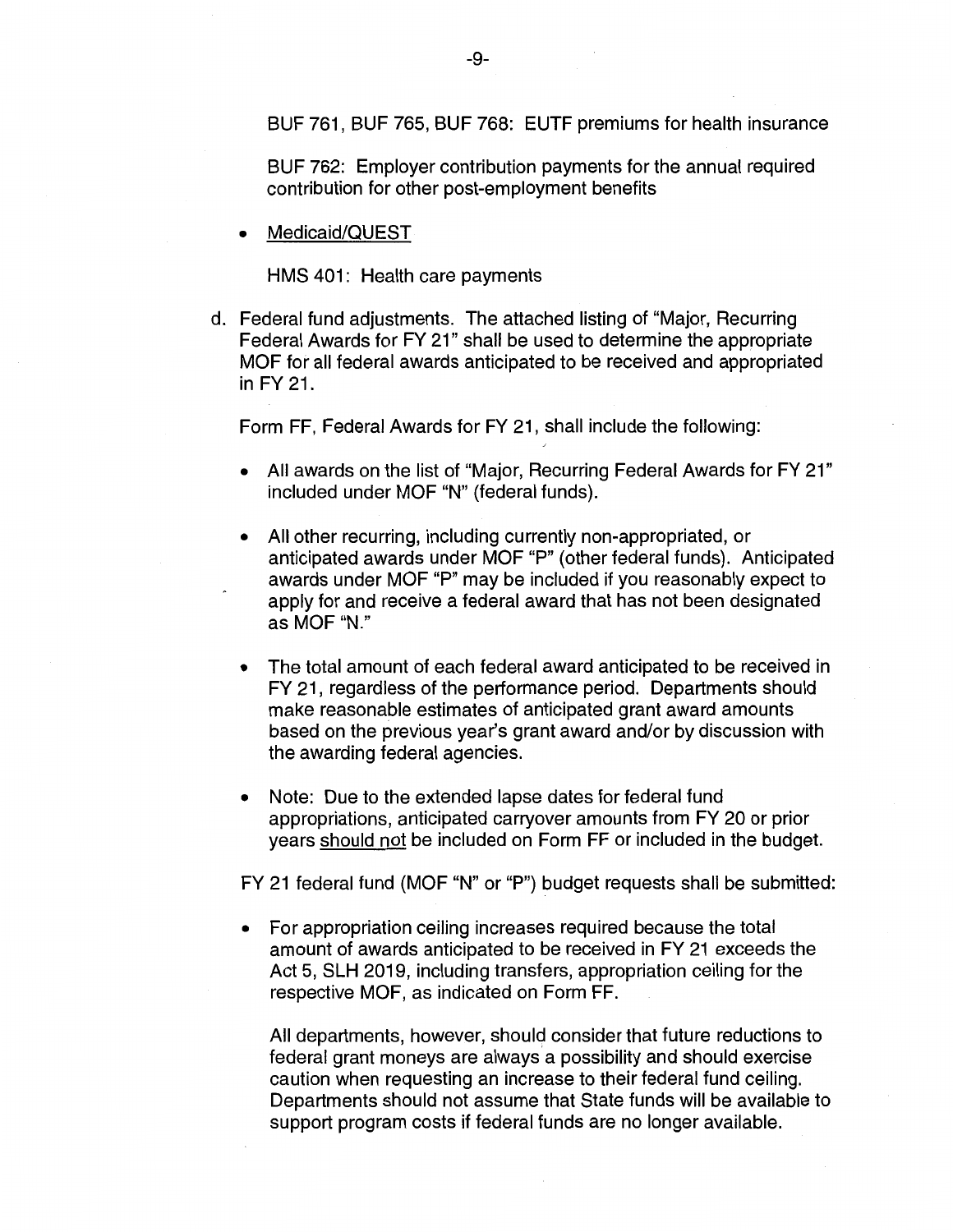- To correct the MOF for awards already appropriated in Act 5, SLH 2019, including transfers, if necessary.
- Note: Changes in receipts must be reflected in the Quarterly Update of Revenue Estimates.
- e. Health, safety, and court mandates. Requests may be submitted to address requirements for public health and safety or immediate needs to meet court orders or federal mandates.
- f. Full-year funding for new positions. Departments with new positions that were partially funded in FY 20 may request full-year funding for those positions if funding has not already been provided in Act 5, SLH 2019, including transfers.
- g. Second-year funding. Requests may be submitted to provide FY 21 funding for programs with FY 20 funding only.
- h. Other requests. Requests may be submitted for other **sustainable and reasonable** program requirements that do not fall in the aforementioned categories.
- 2. Operating requests shall be prepared as follows:
	- a. Use **Form A** (Operating Budget Adjustment Request) to:
		- Request FY 21 budget adjustments as allowed under Item II.A (Supplemental Budget Guidelines, Operating Budget).
		- Identify details of plus or minus funding in requests for trade-offs/transfers. **Form A-Attachment** may be used to list multiple conversions of unbudgeted positions or trade-off/transfer proposals.
	- b. Use **Form B** (Department Summary of Operating Budget Adjustment Requests) to summarize all supplemental budget adjustment requests at the program ID/organization code level. All requests shall be listed sequentially using unique priority numbers; duplicate priority numbers may only be used for corresponding trade-off/transfer requests or for requests with multiple MOF.
	- c. Use **Form FF** (Federal Awards for FY 21) to summarize all federal awards anticipated to be received and budgeted in FY 21.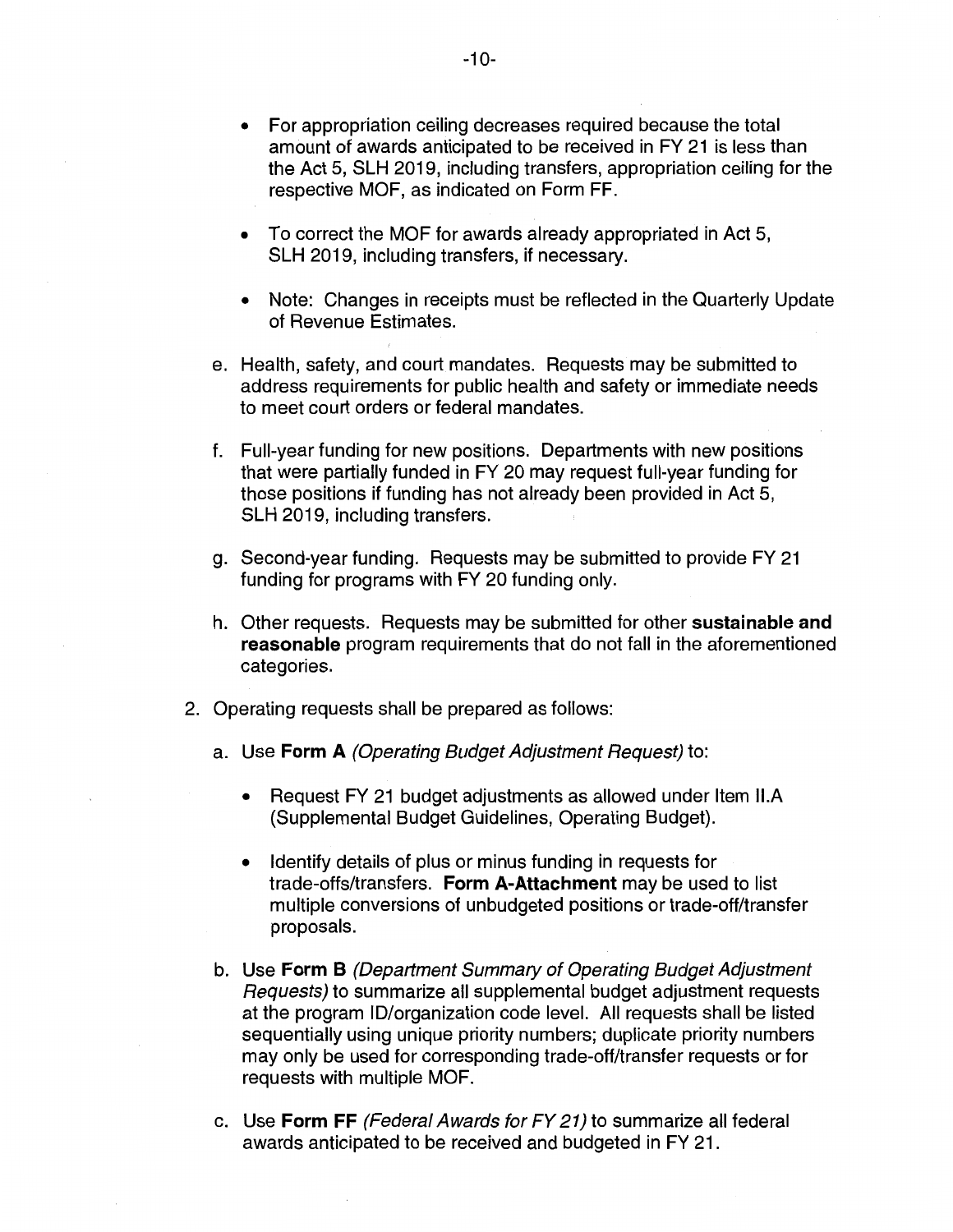- d. For each special or revolving fund request, including transfers, an updated six-year financial plan must be submitted.
- e. Update **BJ Summary Tables.** Refer to the attached Instructions for BJ Summary Tables Update, Budget Narratives, and CIP Requests for details.
- f. Prepare **Budget Narratives.** Refer to the attached Instructions for BJ Summary Tables Update, Budget Narratives, and CIP Requests for details.
- 3. Increases to non-general fund appropriation ceilings may be requested if there is sufficient basis for the department's revised estimates and if such increases will not require additional general fund appropriations. A financial plan for the fund supporting the request must also be submitted. Changes in receipts must be reflected in the Quarterly Update of Revenue Estimates.
- 4. Existing positions must be funded for the full year; new positions shall be funded for a maximum of six months for the first year then for the full year thereafter. Vacant positions must be funded for the full year; partially funded or unfunded positions should be eliminated.
- 5. Section 37-74(f), HRS, and Section 42 of Act 5, SLH 2019, prohibit funds from being expended to fill a permanent or temporary position for the lowest level of a program if the filling of that position causes the position ceiling for that level of the program to be exceeded, with specified exceptions (see prior **Budget Transparency** section for details). "Position ceiling" is defined as the maximum number of permanent and temporary positions that an expending agency is authorized for a particular program.
	- All positions currently funded by departments that are not authorized in Act 5, SLH 2019, including transfers, or exceptions under Section 37-74(f) must be identified. Those positions deemed critical and ongoing should be incorporated into the budget. Additional funding will not be provided for these positions; only requests for "conversion of unbudgeted positions" (trade-off and transfer) may be submitted.
- 6. Legislative proposals containing specific appropriations or that impact revenues must be coordinated with the Governor's Office. The B&F analyst assigned to your department must also be informed accordingly.
- 7. With the exception of the Department of Education (DOE), UH, and the Office of Hawaiian Affairs, the State Chief Information Officer (CIO) and the Office of Enterprise Technology Services shall have authority over the design and implementation of all Executive Branch Information Technology (IT) infrastructure, software applications, Information Resource Management (IRM) activities, and shared services, including, but not limited to, data and telecommunications networks. All department IT and IRM roadmaps must be updated, and budget requests shall be submitted to the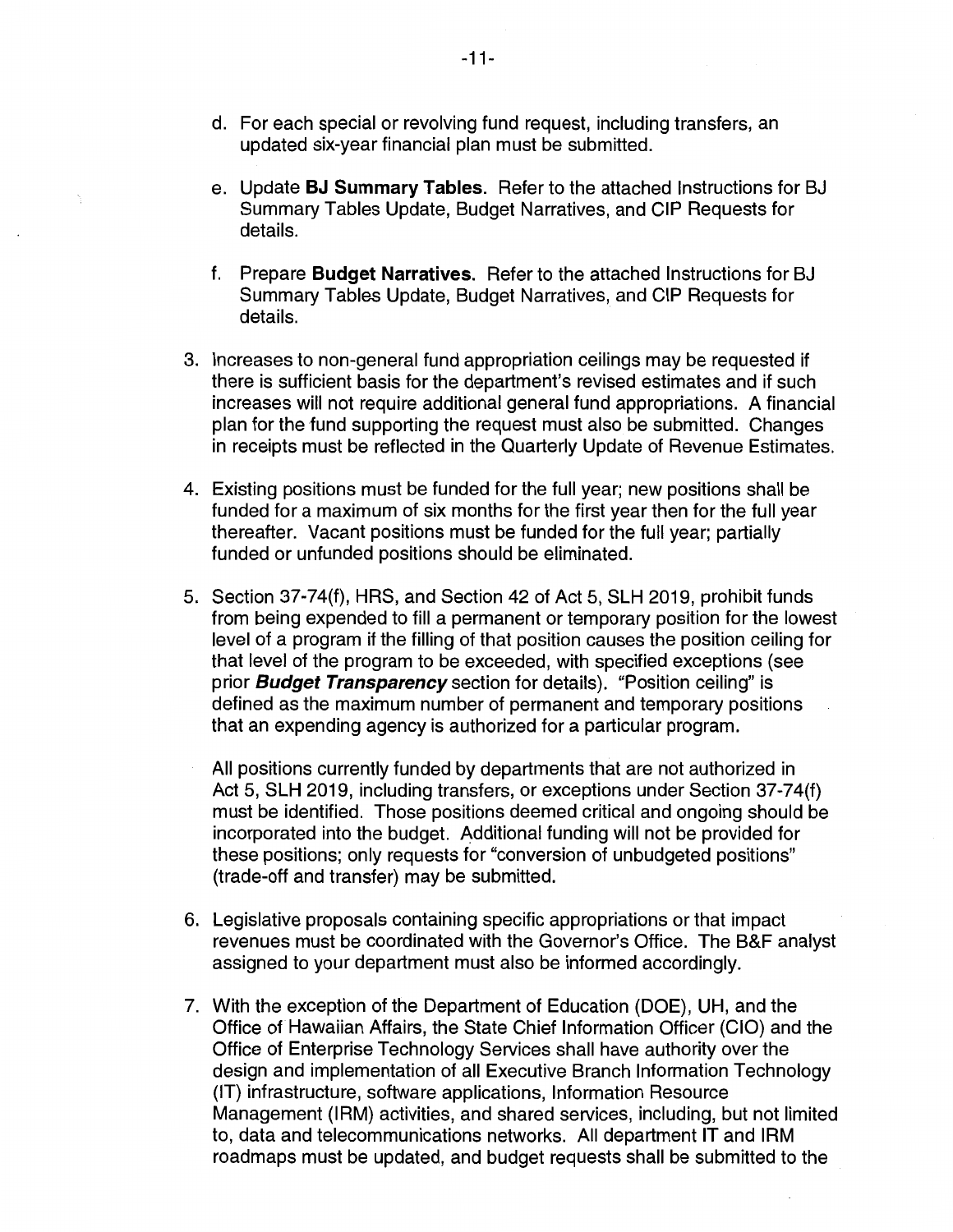CIO as part of the budget submission and review process in compliance with Administrative Directive No. 18-03 dated September 25, 2019, and Act 58, SLH 2016, Section 3 (Sections 27-43(a)(4) and (5), HRS), effective July 2, 2016, and must obtain the CIO's approval in conjunction with B&F's recommendation and the Governor's approval.

# B. Capital Improvement Program Budget

In order to present a comprehensive Executive Budget package and to meet the requirements of Section 37-71, HRS, the operating and CIP budgets must both be presented in the supplemental budget. Thus, all new CIP requests will be included along with the CIP appropriations from Act 40, SLH 2019, which we will request be moved into the supplemental budget.

CIP projects from Act 40, SLH 2019, for both FY 20 and FY 21, will already be included in each department's FY 21 supplemental budget request. All CIP requests, including those for projects to be moved from Act 40, SLH 2019, will designate funding by cost elements (i.e., plan, land acquisition, design, construction, and equipment) pursuant to Section 37-71, HRS.

Departments should focus on completing the CIP projects already authorized in previous and current budget acts. Departments are encouraged to review their current appropriations for trade-offs or to propose lapsing existing projects before considering requests for new funding as CIP funding will be limited.

- 1. CIP project requests may be submitted for the following:
	- a. Governor's initiatives. Projects that support the Governor's priorities.
	- b. Completion of ongoing CIP projects. Funding necessary to complete later phases of ongoing CIP projects.
	- c. Energy efficiency. Projects that improve energy efficiency or conservation.
	- d. Health, safety, and court mandates. Projects to address public health and safety, court orders/consent decrees, or federal mandates.
	- e. Major repair and maintenance (R&M). Major R&M projects for existing public or educational facilities.
	- f. Public infrastructure improvements.
	- g. Others. Projects that are necessary for program implementation, which are sustainable and reasonable, and do not fit into the above categories.
	- h. Trade-offs. Projects that result in no net increase in authorization levels due to offset by the lapsing of other projects.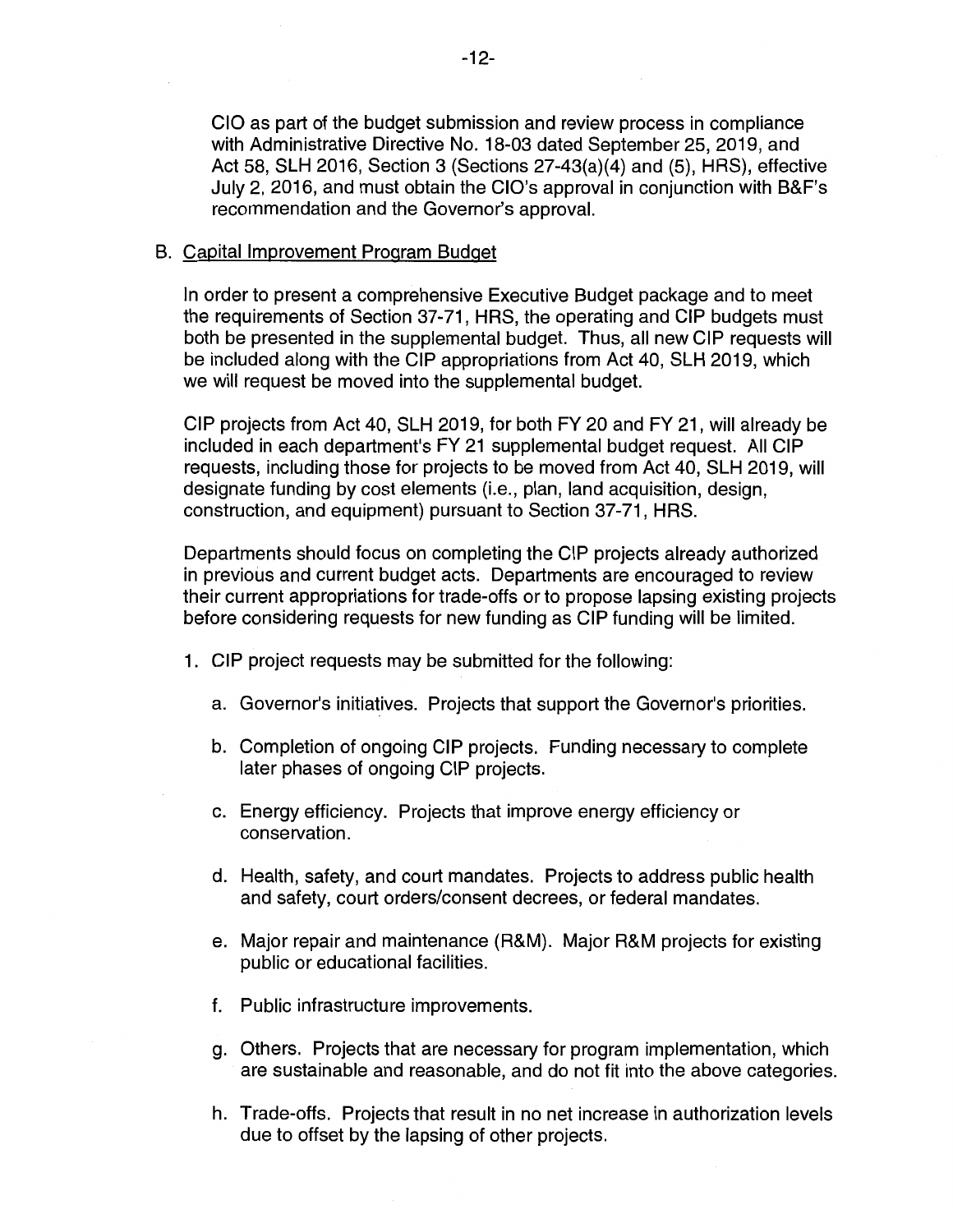- 2. All departments are required to use eCIP, B&F's web-based CIP system, to prepare their supplemental CIP budget request and update the CIP tables, as follows:
	- a. Use **Table P** (Capital Project Details) to request supplemental budget adjustments as allowed under Item I1.B (Supplemental Budget Guidelines, Capital Improvement Budget).
	- b. Use **Table Q** (Capital Project Details) to provide project schedule, expenditures, and other information for each respective CIP request.
	- c. Use **Table R** (Capital Project Information and Justification Sheet) to provide narrative project information and justification for each respective CIP request.
	- d. Use **Form S-FY 21 Supplemental** (Summary of Proposed GIP Lapses and New GIP Requests) to identify projects that can be lapsed (including trade-offs) and summarize all FY 21 supplemental budget CIP requests. **Form S-FY 21 Supplemental** must be downloaded in Excel format from eCIP. "Part A: Proposed Lapses" and the request category of **Form S-FY 21 Supplemental** must be completed manually.

All requests shall be listed sequentially using unique priority numbers; duplicate priority numbers may only be used for corresponding requests with multiple MOF. **Form S-FY 21 Supplemental** will be prefilled with CIP appropriations from Act 40, SLH 2019, which will be transferred to Act 5, SLH 2019, and FY 21 CIP requests that were inputted into eCIP.

- 3. Requests for G.O. or G.O.R. bond-funded appropriations must include a well-defined scope of work for each specific project proposed that is to be funded (i.e., requests for lump sum appropriations must provide a breakdown for the specific projects proposed that are to be funded by each lump sum appropriation). Use **Form CIP Details** (Details of Scope of Work for GIP Requests) to provide details on the scope of work and cost breakdowns for each specific project requested. Requests that do not provide sufficient information will not be considered.
- 4. Major R&M projects include projects that extend the useful life of a facility or provide for greater functional/operational efficiency through a significant improvement or upgrade. The life expectancy of the project should generally be over 15 years. (For example: major improvements or refurbishing of building space or building infrastructure.)
- 5. CIP projects financed by special, revolving, or revenue bond funds must be self-supporting. Departments must ensure that the responsible program will be able to generate sufficient revenues to cover the cost of the undertaking, including principal and interest, that a dedicated fund has been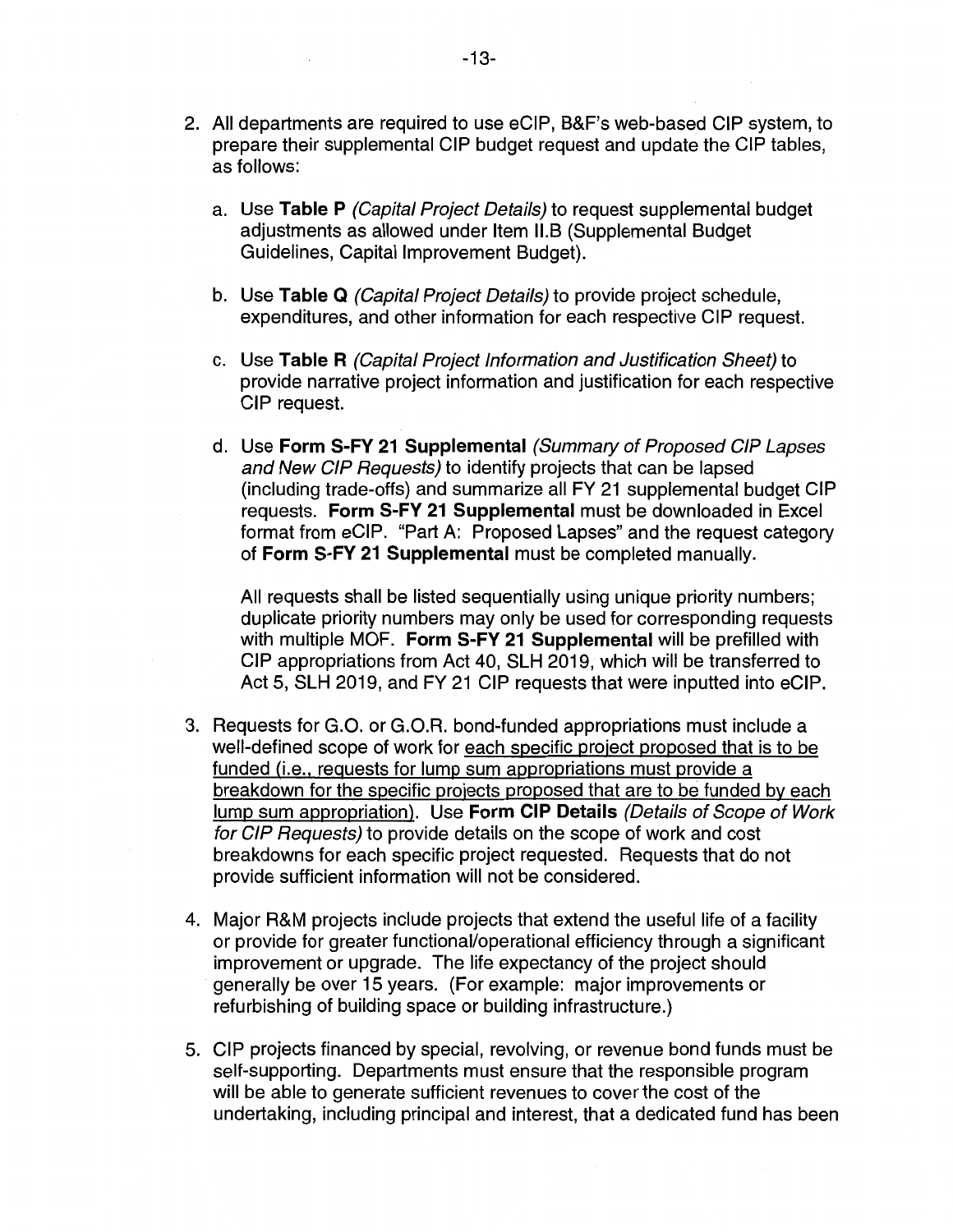authorized to ensure the availability of funds for such purpose, and that these revenues are reflected in the Quarterly Update of Revenue Estimates.

- 6. CIP requests financed by federal or other federal funds that require extended lapse dates (biennium plus five years) to meet the requirements of their federal awards must include the following language in their project description: "This project is deemed necessary to qualify for federal-aid financing and/or reimbursement."
- 7. All requests will be reviewed for their impact on debt service and operating costs. Additional operating costs incurred as a result of CIP requests must be accommodated within your department's operating budget ceiling.

Operating cost information must be included in **Table R** (Capital Project Information and Justification Sheet), **Form CIP Op** (Estimated Operating Costs Related. to GIP Requests) and **Form CIP Op B** (Department Summary of Estimated Operating Costs Related to GIP Requests) for all CIP budget requests.

Pursuant to Act 135, SLH 2014, and Act 150, SLH 2015, departments submitting CIP requests must provide estimates of operational costs for each proposed CIP project and furnish all documents that support each operational cost estimate. **Form CIP Op** (Estimated Operating Costs Related to GIP Requests) and **Form CIP Op B** (Department Summary of Estimated Operating Costs Related to GIP Requests) have been developed to standardize reporting of CIP operational costs in conformance with these acts.

- 8. Works of Art. Departments are reminded that CIP budget requests should include 1% for Works of Art in accordance with Section 103-8.5, HRS, as amended, and criteria set forth by the State Comptroller.
- 9. User and expending agencies with CIP requests that are to be funded by G.O. or G.O.R. bonds are reminded of the compliance requirements of the Tax Reform Act of 1986, including amendments, thereto. **Form PAB**  (Questionnaire - General Obligation Bond Fund Appropriations) (revised September 2013) must be completed and submitted for every G.O. or G.O.R. bond fund CIP request. If assistance with this form is required, please contact B&F's Financial Administration Division.

#### **Ill. Submission Requirements and Format**

Departments must use the following formats in submitting their supplemental budget requests and should use the attached instructions as applicable. Refer to the attached Instructions for BJ Summary Tables Update, Budget Narratives, and CIP Requests for details. Financial plans for funds supporting non-general fund requests are also required.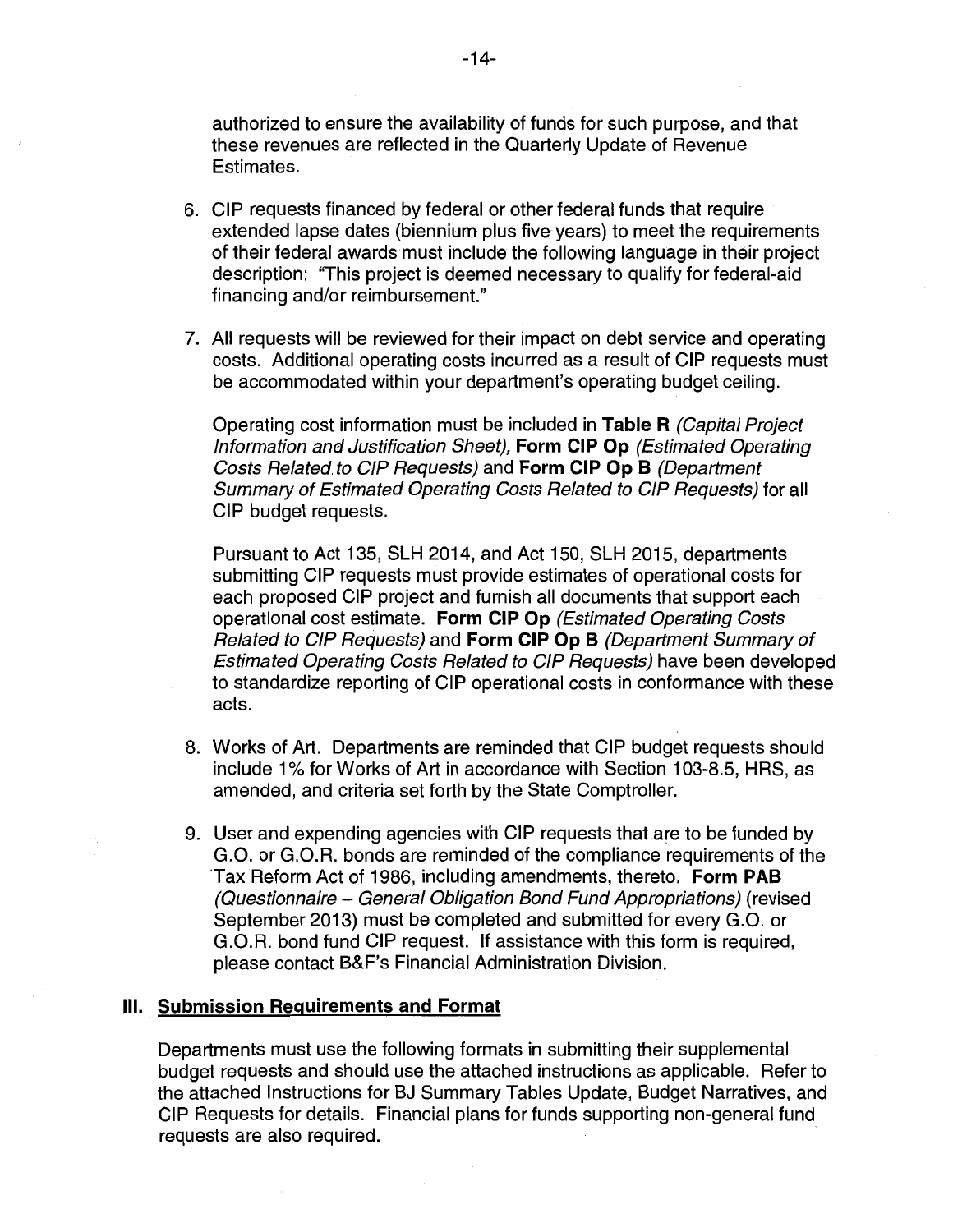- A. Requirements for Operating Budget Requests:
	- 1. Use **Form A** (Operating Budget Adjustment Request) to:
		- a. Request FY 21 budget adjustments as allowed under Item II.A (Supplemental Budget Guidelines, Operating Budget).
		- b. Identify details of plus or minus funding in requests for trade-offs/transfers. **Form A-Attachment** may be used to list multiple conversions of unbudgeted positions or trade-off/transfer proposals.
	- 2. Use **Form B** (Department Summary of Operating Budget Adjustment Requests) to summarize all supplemental budget adjustment requests at the program ID/organization code level. All requests shall be listed sequentially using unique priority numbers; duplicate priority numbers may only be used for corresponding trade-off/transfer requests or for requests with multiple MOF.
	- 3. Use **Form FF** (Federal Awards for FY 21) to summarize all federal awards anticipated to be received and budgeted in FY 21.
	- 4. For each special/revolving fund appropriated in Act 5, SLH 2019, including transfers, an updated six-year financial plan must be submitted.
	- 5. Update of **BJ Summary Tables.** Refer to the attached Instructions for BJ Summary Tables Update, Budget Narratives, and CIP Requests for details.
	- 6. Prepare **Budget Narratives.** Refer to the attached Instructions for BJ Summary Tables Update, Budget Narratives, and CIP Requests for details.
- B. Requirements for CIP Budget Requests:
	- 1. All departments are required to use eCIP, B&F's web-based CIP system, to update the CIP tables and prepare their supplemental CIP budget request:
		- a. Use **Table P** (Capital Project Details) to request supplemental budget adjustments as allowed under Item I1.B (Supplemental Budget Guidelines, Capital Improvement Budget).
		- b. Use **Table Q** (Capital Project Details) to provide project schedule, expenditures, and other information for each respective CIP request.
		- c. Use **Table R** (Capital Project Information and Justification Sheet) to provide narrative project information and justification for each respective CIP request.
		- d. Use **Form S-FY 21 Supplemental** (Summary of Proposed GIP Lapses and New CIP Requests) to identify projects that can be lapsed (including trade-offs) and summarize all FY 21 supplemental budget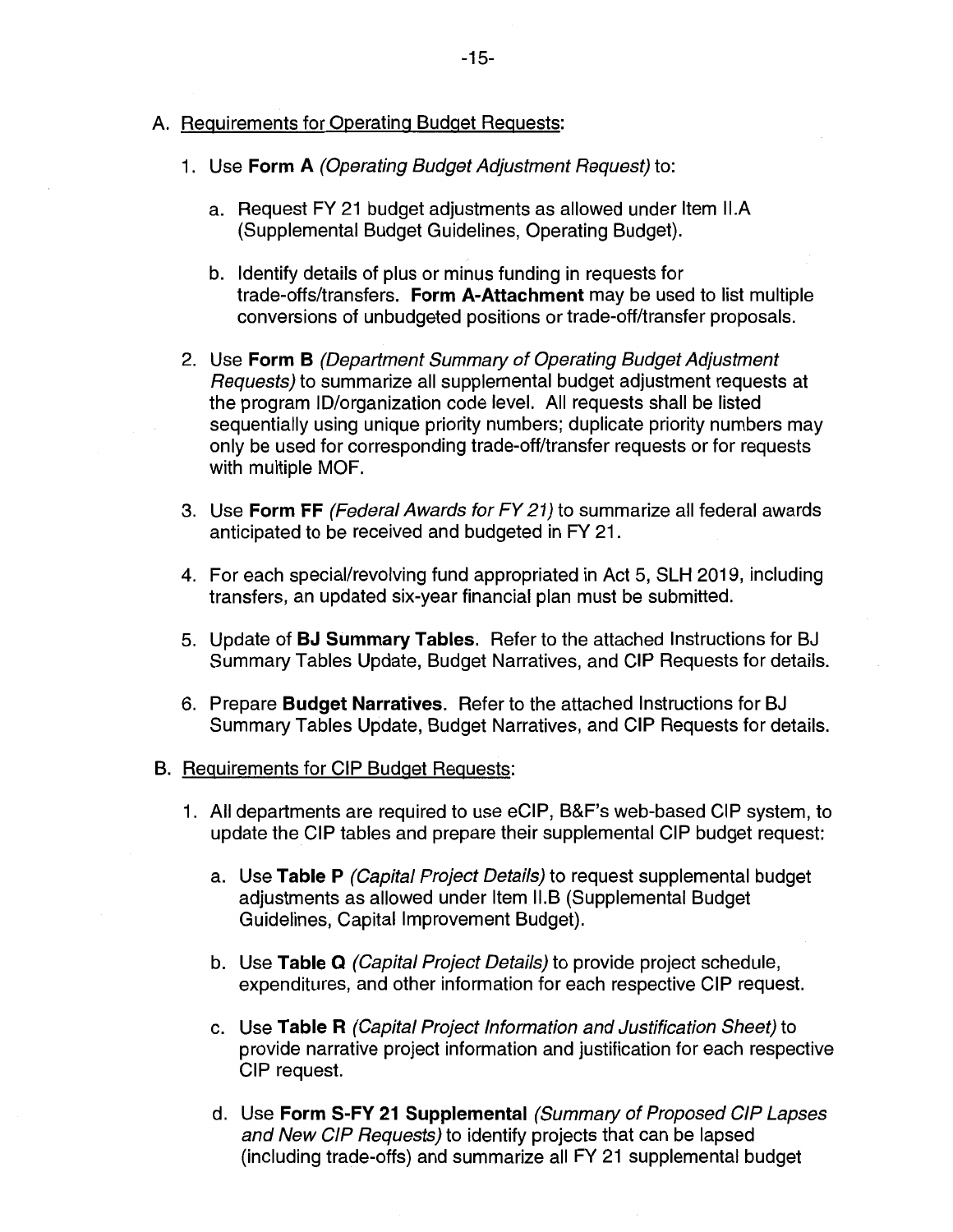CIP requests. "Part A: Proposed Lapses" and the request category of **Form S-FY 21 Supplemental** must be completed manually after downloading the **Form S-FY 21 Supplemental** file from eCIP.

All requests shall be listed sequentially using unique priority numbers; duplicate priority numbers may only be used for corresponding requests with multiple MOF. **Form S-FY 21 Supplemental** will be prefilled with CIP appropriations from Act 40, SLH 2019, which will be transferred to Act 5, SLH 2019.

- 2. **Form CIP Details** (Details of Scope of Work for GIP Requests) must be completed for all G.O. and G.0.R. bond-funded CIP requests to provide a detailed scope of work and cost breakdown for each CIP project requested, including breakdowns of all lump sum requests by specific project.
- 3. **Form PAB** (Questionnaire General Obligation Bond Fund Appropriations) (revised September 2013) must be completed for all G.O. and G.0.R. bond-funded CIP requests to indicate anticipated private activity use of State facilities.
- 4. **Form CIP Op** (Estimated Operating Costs Related to GIP Requests) and **Form CIP Op B** (Department Summary of Estimated Operating Costs Related to GIP Requests) must be completed for all CIP requests to indicate the anticipated operating costs related to each CIP project requested.

#### C. Additional Requirement:

Act 150, SLH 2015, also requires that each agency responsible for operating or maintaining a State-owned building, facility, or other improvement furnish B&F with an estimate of the deferred maintenance costs for the building, facility, or other improvement. Deferred maintenance cost refers to the cost of R&M of the State-owned building, facility, or other improvement that has been delayed past the ordinary R&M cycle.

A summary of the deferred maintenance costs must be provided in the supplemental budget document. As such, all departments responsible for operating or maintaining a State-owned building, facility, or other improvement must complete and submit **Form DMC** (Department Summary of Estimated Deferred Maintenance Costs). Detailed worksheets and other supporting details should be available upon request.

#### D. Availability of Electronic Forms:

Forms will be emailed to your Administrative Services/Budget Officers. In addition, these forms will also be available on the B&F website. **Form S-FY 21 Supplemental** should be downloaded from eCIP, prefilled with CIP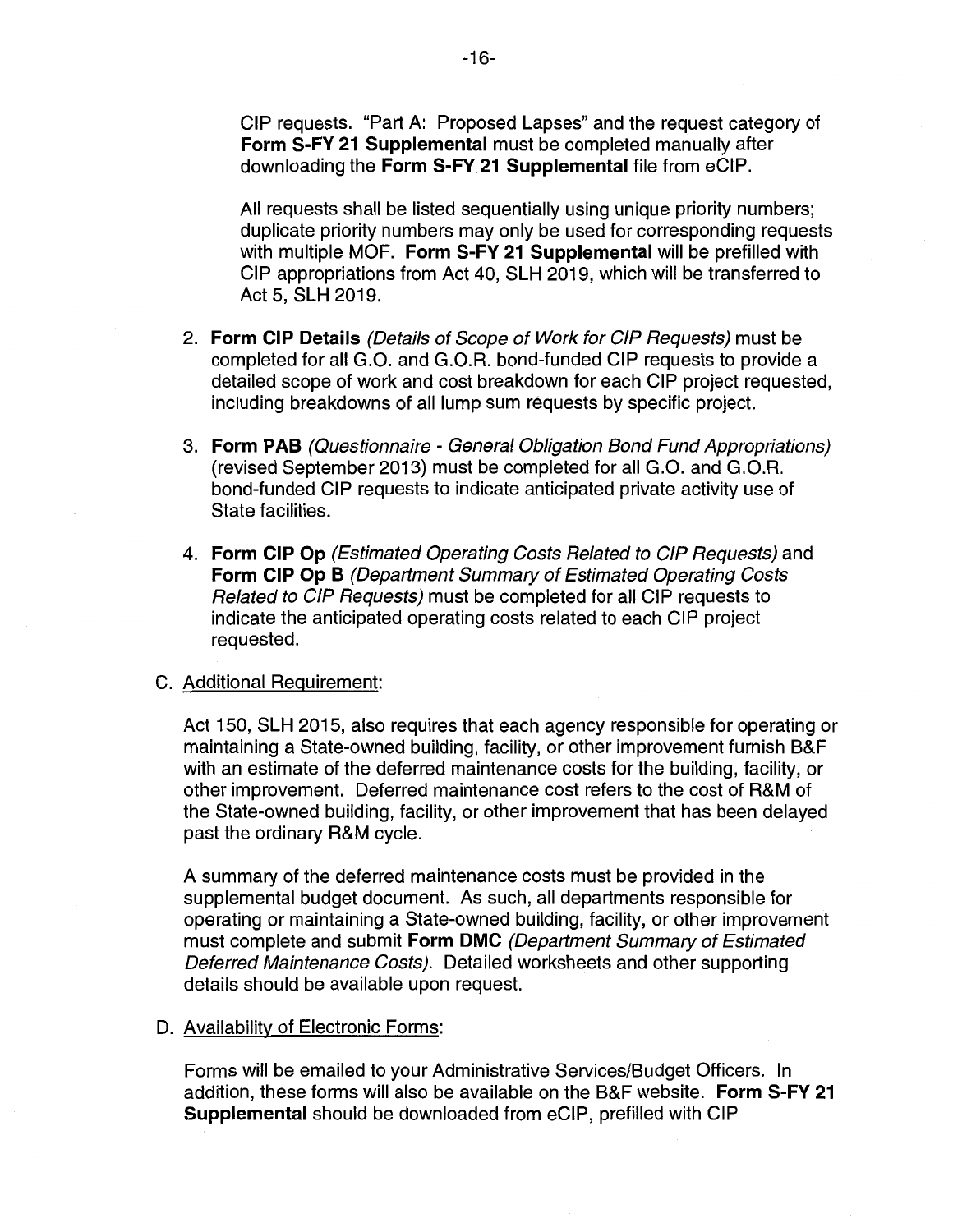appropriations from Act 40, SLH 2019, which will be transferred to Act 5, SLH 2019, and FY 21 supplemental budget requests that have been inputted in eCIP. The budget narrative is available on eBUDDI.

A prefilled **Form FF,** with FY 21 information from your FB 2019-21 Form FF, will be available on FAMS. B&F's Office of Federal Awards Management will notify your department via email when your **Form FF** may be updated on FAMS.

# **IV. Due Dates/Other Requirements**

- A. The following must be provided to this office:
	- 1. By Friday, September 27, 2019: Two copies of each submission, including Forms A, A-Attachment, B, and FF (for the operating budget) and Tables P, Q, and Rand Forms S-FY 21 Supplemental, CIP Details, PAB, CIP Op, and CIP Op B (for the CIP budget). Financial plans to support non-general fund requests are required, as appropriate. Electronic files of Forms A, A-Attachment, B, S-FY 21 Supplemental, CIP Details, CIP Op, and CIP Op B must be transmitted to your B&F analyst.
	- 2. By Wednesday, November 27, 2019: The following submittals reflecting the Governor's final supplemental budget decisions:
		- a. For all departments except DOE, UH, and DOT: All BJ Summary tables in eBUDDI.
		- b. For DOE, UH, and DOT: Excel or other electronic files of the BJ Summary tables as authorized for submittal by B&F.
		- c. All departments: Two copies of the Budget Narratives as updated in eBUDDI.
		- d. All departments: All Tables P, Q, and R updated in eCIP.
	- 3. By Wednesday, November 27, 2019: Two copies of Form DMC (additional requirement for deferred maintenance costs). The electronic file of Form DMC must be transmitted to your B&F analyst.
	- 4. By Friday, December 6, 2019: Electronic files of Forms A, A-Attachment, CIP Details, CIP Op, CIP Op B, and PAB reflecting the Governor's final supplemental budget decisions must be transmitted to your B&F analyst.
	- 5. By Friday, December 20, 2019: The BJ Details updated in eBUDDI reflecting the Governor's final supplemental budget decisions, for all departments except DOE, UH, and DOT for which Excel or other electronic files are required.